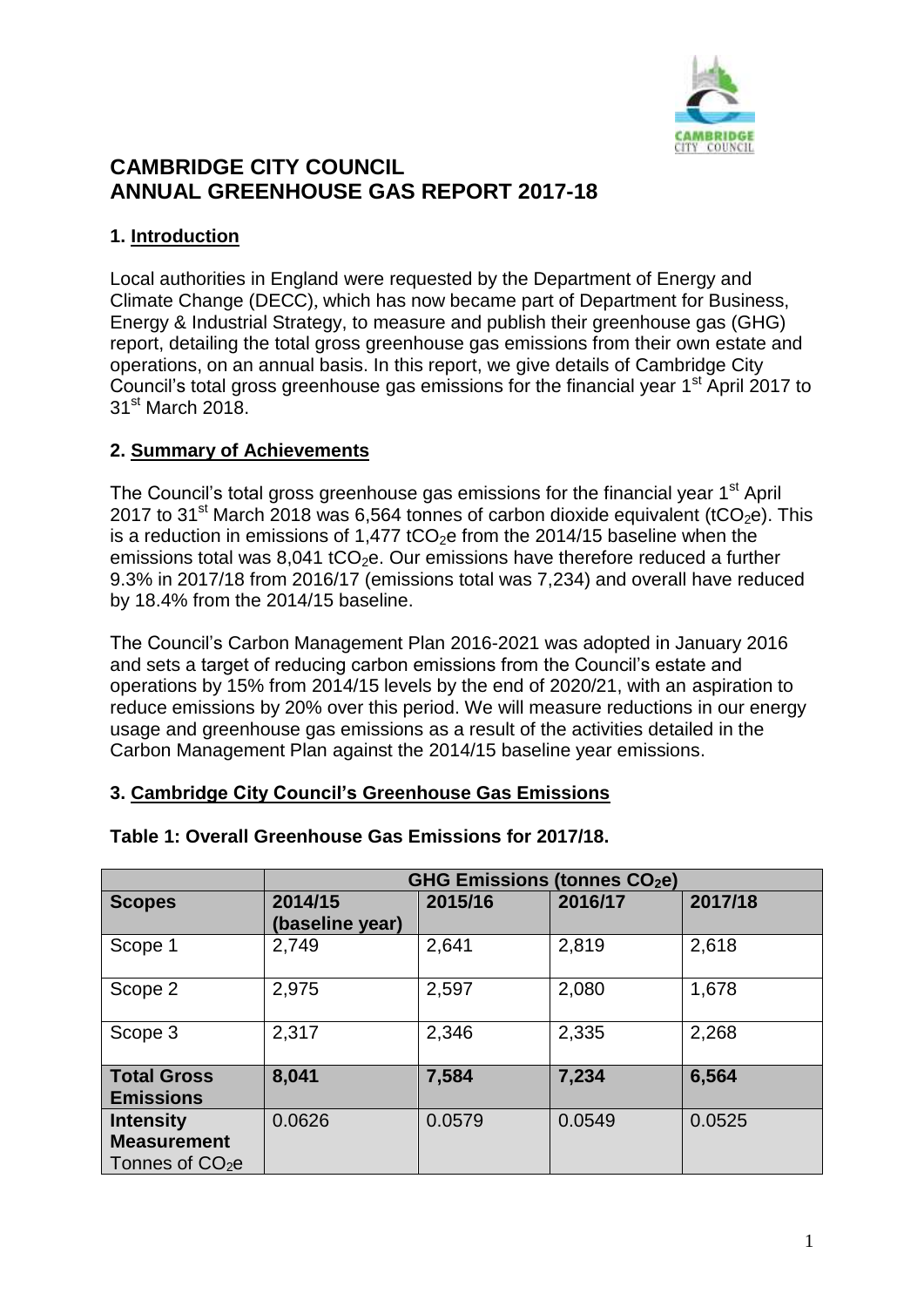

| per head of<br>population <sup>1</sup> |                          |       |       | <b><i>CALL CONDITUAL</i></b> |
|----------------------------------------|--------------------------|-------|-------|------------------------------|
| <b>Carbon Offsets</b>                  | $\overline{\phantom{0}}$ |       |       |                              |
| <b>Green Tariff</b>                    | 3,386                    | 2,821 | 2,588 | 2,002                        |
| <b>Total Net</b><br><b>Emissions</b>   | 4,655                    | 4,763 | 4,646 | 4,562                        |

## **Table 2: Greenhouse Gas Emissions for 2017/18 – by Scope.**

|                             | <b>GHG Emissions (tonnes CO2e)</b> |                          |                          |                          |
|-----------------------------|------------------------------------|--------------------------|--------------------------|--------------------------|
| <b>Scopes</b>               | 2014/15                            | 2015/16                  | 2016/17                  | 2017/18                  |
|                             | (baseline year)                    |                          |                          |                          |
| Scope 1                     |                                    |                          |                          |                          |
| <b>Gas Consumption</b>      | 1,540                              | 1,637                    | 1,544                    | 1,303                    |
| <b>Owned Transport</b>      | 1,209                              | 1,004                    | 1,275                    | 1,315                    |
| <b>Process</b>              |                                    |                          |                          |                          |
| <b>Emissions</b>            |                                    |                          |                          |                          |
| Fugitive                    | $\overline{\phantom{a}}$           | $\overline{\phantom{0}}$ | $\blacksquare$           | $\overline{\phantom{0}}$ |
| Emissions                   |                                    |                          |                          |                          |
| <b>Total Scope 1</b>        | 2,749                              | 2,641                    | 2,819                    | 2,618                    |
| Scope 2                     |                                    |                          |                          |                          |
| Purchased                   | 2,975                              | 2,597                    | 2,080                    | 1,678                    |
| Electricity                 |                                    |                          |                          |                          |
| <b>Total Scope 2</b>        | 2,975                              | 2,597                    | 2,080                    | 1,678                    |
| Scope 3                     |                                    |                          |                          |                          |
| <b>Business Travel</b>      | 52                                 | 57                       | 59                       | 62                       |
| Outsourced                  | 1,904                              | 2,001                    | 2,012                    | 1,985                    |
| <b>Activities Gas &amp;</b> |                                    |                          |                          |                          |
| Electricity                 |                                    |                          |                          |                          |
| Transmission and            | 361                                | 288                      | 264                      | 221                      |
| distribution (T&D)          |                                    |                          |                          |                          |
| losses                      |                                    |                          |                          |                          |
| Employee                    | $\overline{\phantom{a}}$           | $\overline{\phantom{a}}$ | $\overline{\phantom{a}}$ | $\overline{\phantom{0}}$ |
| Commuting                   |                                    |                          |                          |                          |
| <b>Waste Disposal</b>       | $\overline{\phantom{0}}$           |                          |                          |                          |
| <b>Total Scope 3</b>        | 2,317                              | 2,346                    | 2,335                    | 2,268                    |
| <b>Total Gross</b>          | 8,041                              | 7,584                    | 7,234                    | 6,564                    |
| <b>Emissions</b>            |                                    |                          |                          |                          |

### **4. General Organisation Information**

 $\overline{a}$ 

Cambridge City Council is a district authority and is responsible for providing a wide range of services to people who live within the City of Cambridge, to people who visit the City, and to businesses and other organisations based in Cambridge including housing, refuse and recycling collections, licensing, planning and building control, Council Tax collection, and environmental health services. It currently serves a

 $1$  Mid-year Population Estimate 2017 of 124,919 used for 2017/18.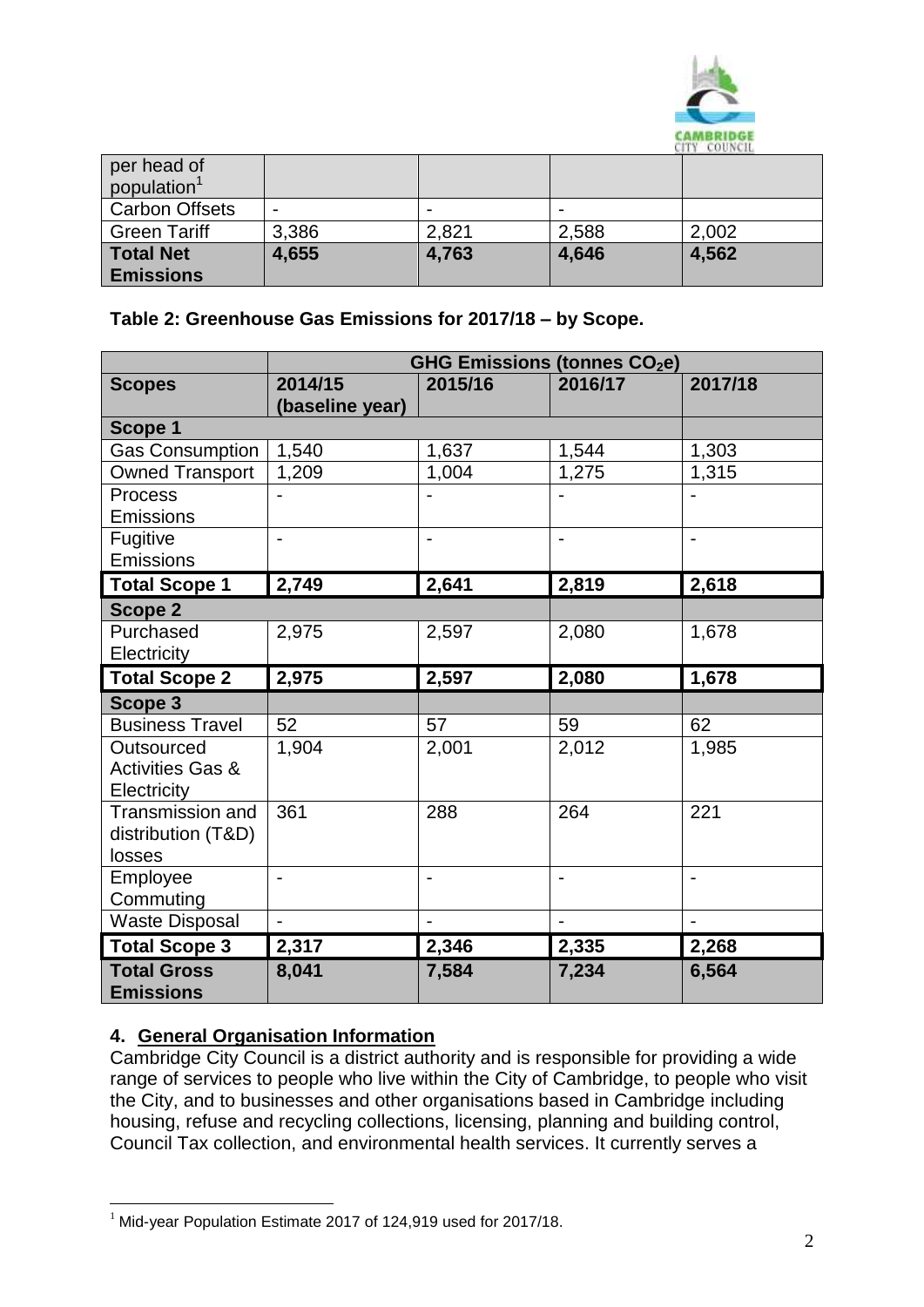

population of 124,919<sup>2</sup>; has 42 elected Members; and employs 803 members of staff as at 31 March 2018. Further information on the Council can be found on the Council's [website](http://www.cambridge.gov.uk/) and within its [constitution,](https://www.cambridge.gov.uk/constitution) which sets out the responsibilities of the Council, its Members and its employees.

## **5. Reporting Period**

1 April 2017 – 31 March 2018.

### **6. Significant changes in Emissions**

As detailed in Table 1, the Council's gross emissions for 2017/18 was 6,564 tonnes of carbon dioxide equivalent (tCO<sub>2</sub>e) which is a reduction in emissions of 1,477 tCO<sub>2</sub>e from the 2014/15 baseline when the emissions total was 8,041 tCO<sub>2</sub>e. Our emissions have therefore reduced by 18.4% since the baseline year of 2014/15.

The average of the last 3 years' emissions totals (2015/16, 2016/17 and 2017/18) is  $7.127$  tCO<sub>2</sub>e:

| Year           | tCO <sub>2</sub> e |
|----------------|--------------------|
| 2015/16        | 7,584              |
| 2016/17        | 7,234              |
| 2017/18        | 6,564              |
| 3 Year Average | 7.127              |

Last year's 3 year average figure was 7,620 tCO<sub>2</sub>e, which has reduced in 17/18 to  $7,127$  tCO<sub>2</sub>e. This comparison of the average figure will reduce the impact of fluctuations in energy consumption due to factors such as a warm winter requiring less energy for heating and allow us to assess if the Council's emissions are reducing overall, over a longer time period.

This three year average figure will be used to compare with next year's 3 year average figure which will be calculated when next year's 2018/19 emissions total is compiled.

### Carbon Management Plan Projects

As part of the Council's Carbon Management Plan 2016-2021, 3 projects were delivered during 2016/17, some of which were implemented towards the end of the 2016/17 financial year. The emission reductions from these projects will therefore be reflected in this year's 2017/18 emissions total:

- The lighting at the Grand Arcade and Grafton East car parks was replaced with low-energy LED lighting. Motion and light sensors were also installed to turn off the lighting when there is sufficient daylight or no recent movement detected. These measures will result in an estimated 41% reduction in electricity consumption at Grand Arcade and 45% reduction at Grafton East.
- Loft insulation was installed at the Crematorium offices.
- At City Homes North Housing Office the boilers were replaced with new energy efficient boilers and a fully programmable heating control system was also installed, resulting in reduced gas consumption in the building.

 2 Based on Office for National Statistics 2017 Mid-Year Population Statistics released June 2018.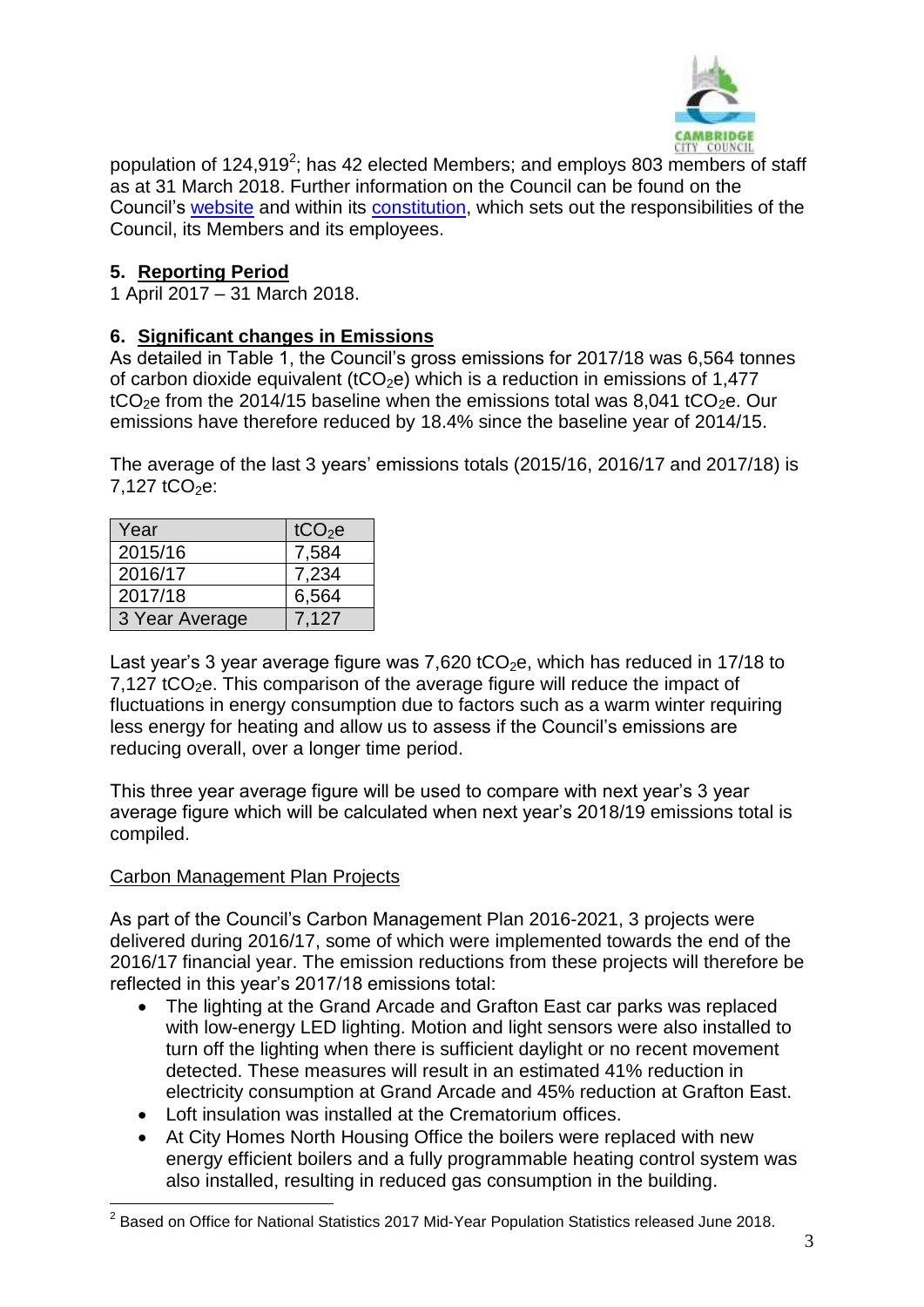

 Fleet vehicles were replaced with 7 electric vans and 6 fuel efficient vans and trucks.

The following carbon reduction projects were installed during 2017/18 and so will have contributed to the reduction in in this year's emissions total:

- Abbey Leisure Complex: Solar thermal upgrade and upgrade of the hot water calorifiers has enabled more of the heat produced by the system to be utilised in the domestic hot water system in the centre, besides the heating of the swimming pool water.
- Abbey Leisure Complex: Upgrade and replacement of air handling unit with a new air plant circulation system and heat recovery technology will have significantly reduced gas and electricity consumption at the centre.
- School Court: The individual flat boilers were replaced by a communal boiler system which is much more energy efficient.
- Ditton Court: New heating and hot water boilers were fitted in each of the 27 flats. The communal areas are now heated by new, energy efficient domestic boilers.
- Vehicle fleet: Further fleet vehicles were replaced with electric vans and fuel efficient vans and trucks

### **Office Accommodation Strategy**

During 2017-18:

- Mandela House's upper floors remained vacant during 2017/18 as a result of planned refurbishment as part of the Council's Accommodation Strategy, resulting in significant reductions in gas and electricity consumption. Staff that moved out of the building were based at Hobson House and Mill Road Depot during the year, which did not show an increased consumption of energy.
- Area Housing Office South was unoccupied from June 2016 and so very little energy was used in this building during 2017/18.

## **7. Approach**

We have followed the [Government's guidance,](https://www.gov.uk/measuring-and-reporting-environmental-impacts-guidance-for-businesses) published by Defra, on how to measure and report greenhouse gas emissions.

## **8. Organisational Boundary**

We have defined our organisational boundary following the Financial Control approach. Further detail on which operations or activities have been included within our organisational boundary for the purposes of compiling this greenhouse gas report is provided under 'Operational Scope' below.

## **9. Operational Scopes**

We have measured our Scope 1 and Scope 2 emissions for all properties and vehicles that we fully own and control. Our reported Scope 1 and 2 emissions also also include emissions from properties that we lease in from others, where the Council is delivering a service.

We have reported some of our Scope 3 emissions, depending on the availability of comprehensive and reliable data; and the extent to which Cambridge City Council has control over the operation/ activity in question – see the table below for details: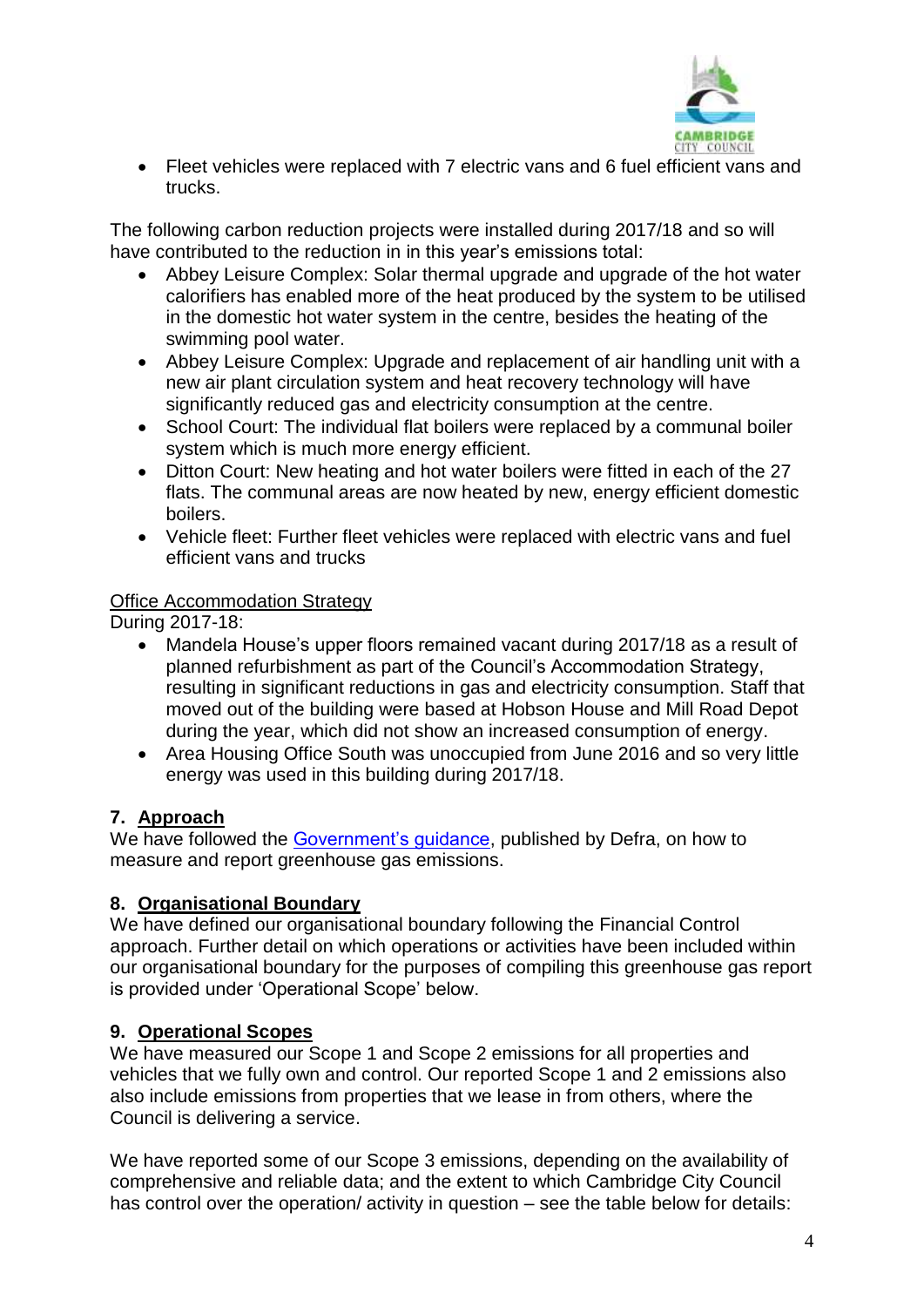

| <b>Source of Emissions</b>                                                 | <b>Emissions</b><br>included in<br>our | <b>Explanation for specific emissions</b><br>excluded from our reporting                                                                                                                                                                                                              |
|----------------------------------------------------------------------------|----------------------------------------|---------------------------------------------------------------------------------------------------------------------------------------------------------------------------------------------------------------------------------------------------------------------------------------|
| <b>Scope 1 (Direct)</b>                                                    | reporting?                             |                                                                                                                                                                                                                                                                                       |
| Gas consumption: in                                                        | Yes                                    | This includes our office buildings,                                                                                                                                                                                                                                                   |
| buildings we fully own,<br>occupy and control                              |                                        | community centres, car parks, sheltered<br>and temporary housing, Mill Road Depot<br>and crematorium (our leisure centres,<br>Corn Exchange and Parsons Court are<br>included as Scope 3 emissions because<br>they are Outsourced Activities).                                        |
| Gas consumption: in<br>buildings we own and<br>lease out to others         | Partially                              | We have only included emissions<br>arising from energy used in the<br>communal areas of some of the<br>buildings that we lease out (energy used<br>in communal areas is provided and paid<br>for by the Council). We do not have<br>access to data on energy used by our<br>tenants.  |
| Gas consumption: in<br>buildings we lease in<br>from others                | Yes                                    |                                                                                                                                                                                                                                                                                       |
| Other fuel consumption<br>(in owned transport)                             | Yes                                    |                                                                                                                                                                                                                                                                                       |
| <b>Process emissions</b>                                                   | <b>No</b>                              | Not relevant                                                                                                                                                                                                                                                                          |
| <b>Fugitive emissions</b><br>(from air conditioning<br>units)              | <b>No</b>                              | Excluded due to the time it would take to<br>collect data.                                                                                                                                                                                                                            |
| <b>Scope 2 (Energy Indirect)</b>                                           |                                        |                                                                                                                                                                                                                                                                                       |
| Purchased electricity: in<br>buildings we fully own,<br>occupy and control | Yes                                    | This includes our office buildings,<br>community centres, car parks, sheltered<br>and temporary housing, Mill Road Depot<br>and crematorium (our leisure centres,<br>Corn Exchange and Parsons Court are<br>included as Scope 3 emissions because<br>they are Outsourced Activities). |
| Purchased electricity: in<br>buildings we own and<br>lease out to others   | Partially                              | We have only included emissions<br>arising from energy used in the<br>communal areas of some of the<br>buildings that we lease out (energy used<br>in communal areas is provided and paid<br>for by the Council). We do not have<br>access to data on energy used by our<br>tenants.  |
| Purchased electricity: in<br>buildings we lease in<br>from others          | Yes                                    |                                                                                                                                                                                                                                                                                       |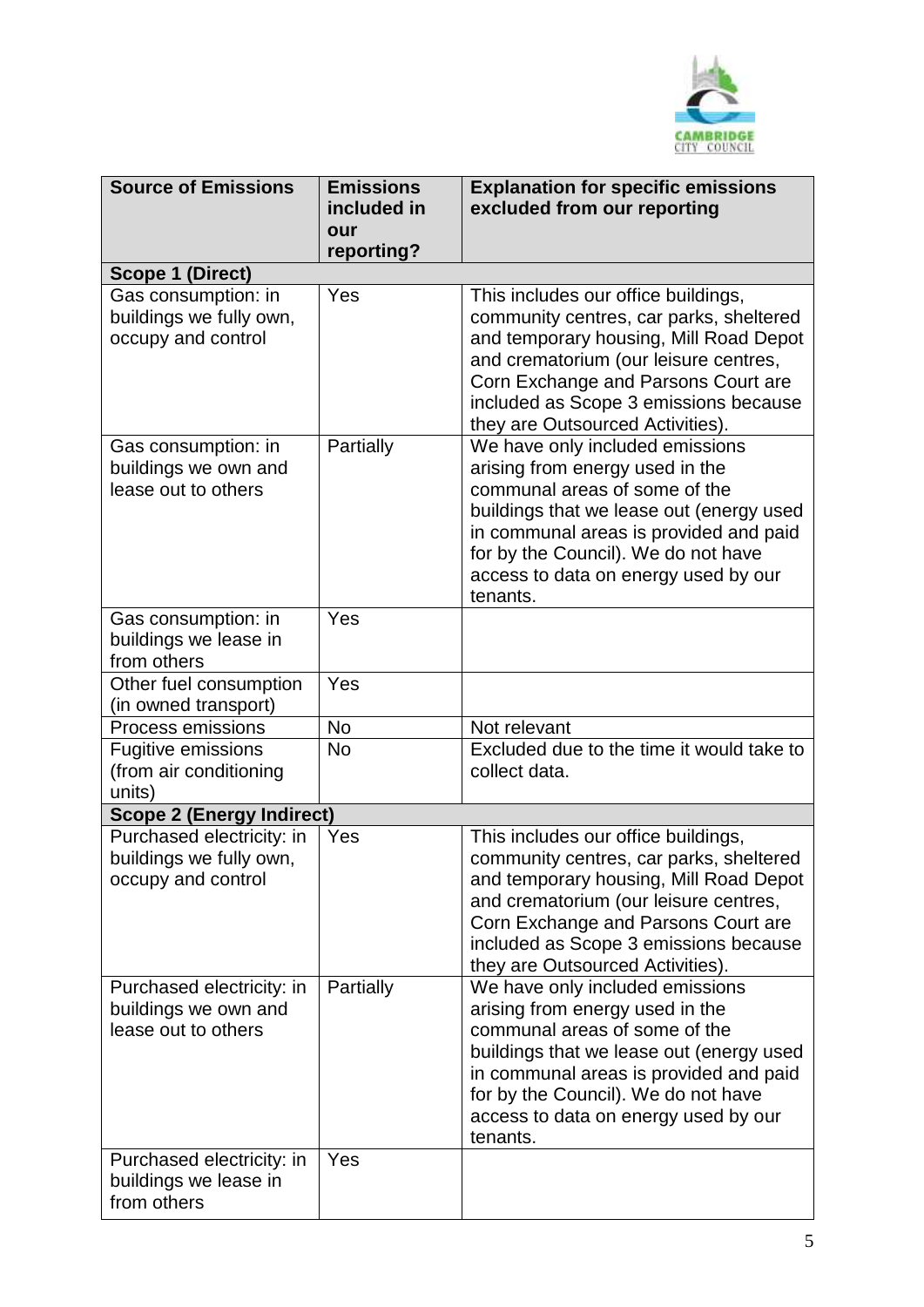

| <b>CITI CODINIL</b>             |                                                      |                                                                                                                                                |  |
|---------------------------------|------------------------------------------------------|------------------------------------------------------------------------------------------------------------------------------------------------|--|
| <b>Source of Emissions</b>      | <b>Emissions</b><br>included in<br>our<br>reporting? | <b>Explanation for specific emissions</b><br>excluded from our reporting                                                                       |  |
|                                 |                                                      |                                                                                                                                                |  |
| <b>Scope 3 (Other Indirect)</b> |                                                      |                                                                                                                                                |  |
| <b>Purchased materials</b>      | <b>No</b>                                            | Excluded due to time/ cost of data                                                                                                             |  |
| and fuels                       |                                                      | collection.                                                                                                                                    |  |
| <b>Business travel</b>          | Yes                                                  |                                                                                                                                                |  |
| Commuter travel                 | <b>No</b>                                            | Excluded due to time/ cost of data<br>collection.                                                                                              |  |
| Waste disposal                  | <b>No</b>                                            | Excluded due to time/ cost of data<br>collection.                                                                                              |  |
| Water usage                     | <b>No</b>                                            | Excluded due to time/ cost of data<br>collection.                                                                                              |  |
| <b>Outsourced activities</b>    | Partially                                            | Included: Management of leisure sites &<br>swimming pools <sup>1</sup> ; Corn Exchange and<br>Parsons Court – as managed by<br>Cambridge Live. |  |

We share management & maintenance responsibility for our leisure sites & swimming pools with the appointed contractor.

### **10.Conversion/ Emissions Factors used**

The emissions factors used to report this Greenhouse Gas report are those provided by Defra (Department for Environment Food & Rural Affairs) and are available at: [www.gov.uk/government/collections/government-conversion-factors-for-company](http://www.gov.uk/government/collections/government-conversion-factors-for-company-reporting)[reporting](http://www.gov.uk/government/collections/government-conversion-factors-for-company-reporting)

#### **11.Geographical Breakdown**

All of our operations and activities are carried out in the UK.

#### **12.Baseline Year**

Our baseline year is 1<sup>st</sup> April 2014 to 31<sup>st</sup> March 2015.

#### **13.Base Year Recalculation Policy**

In establishing our base year recalculation policy, we have closely followed advice given in the [Government's guidance](https://www.gov.uk/government/uploads/system/uploads/attachment_data/file/206392/pb13944-env-reporting-guidance.pdf) on how to measure and report greenhouse gas emissions.

Should the Council **in-source or acquire** a facility or emission source from another party, then we will recalculate our base year emissions provided that:

- The facility or emission source in question was operational during our base year (2014/15); *and*
- We had not accounted for the emissions from this facility or emission source when we first established our base year emissions; *and*
- The emissions from the in-sourced or acquired emission source equate to more than 1% of our original base year emissions.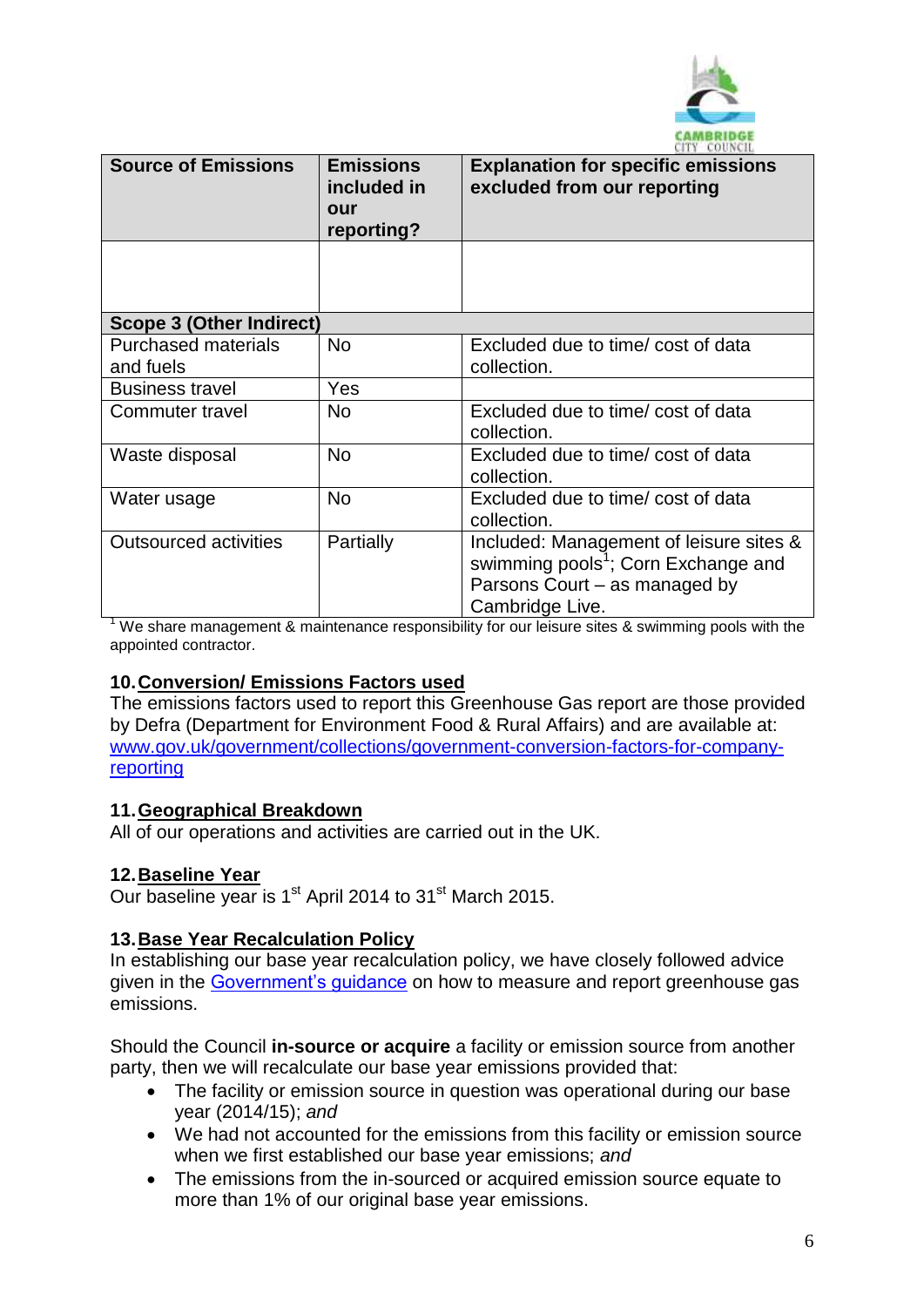

Should the Council **outsource** a facility or emission source to another party, we will *not* recalculate our base year emissions but we will instead report the emissions arising from the outsourced facility or activity as part of our Scope 3 emissions, provided that:

- We are able to source comprehensive and accurate data on emissions arising from the facility/ activity from the party to which the facility/ activity has been outsourced; *and*
- The emissions from the outsourced facility or activity equate to more than 1% of our original base year emissions.

Should we discover errors in the energy and fuel consumption data that we used to calculate our base year emissions, we will recalculate our base year emissions using revised/ amended data in order to correct the errors.

In all other circumstances, we will not recalculate our base year emissions, unless this is specifically required or advised in relevant guidance.

#### **14.Target**

In the Council's Carbon Management Plan 2016-21 we have set a target of reducing carbon emissions from the Council's estate and operations by 15% from 2014/15 levels by the end of 2020/21 with an aspiration to reduce emissions by 20% over this period.

#### **15.Intensity Measurement**

We have included an intensity ratio of 'tonnes of  $CO<sub>2</sub>e$  per resident of Cambridge City', which is based on mid-year population statistics, produced in June 2018, because the Council exists to deliver services for the people of Cambridge City. Full dataset published by BEIS on Gov.uk: [www.gov.uk/government/collections/uk-local](http://www.gov.uk/government/collections/uk-local-authority-and-regional-carbon-dioxide-emissions-national-statistics)[authority-and-regional-carbon-dioxide-emissions-national-statistics.](http://www.gov.uk/government/collections/uk-local-authority-and-regional-carbon-dioxide-emissions-national-statistics)

#### **16.External Assurance Statement**

In August 2015 the Building Energy Manager from the University of Cambridge assessed the approach and methodology we have followed when compiling this Greenhouse Gas Report, and confirmed that our approach is robust and fit for purpose.

We have carried out our own internal checks to ensure that the data used to compile this report is accurate in the form of an assessment of the data collection process and the carbon emissions calculations by a member of Greater Cambridge Shared Internal Audit team in July 2018. The Carbon Emissions Data 2017/18 were validated with a 'significant' assurance rating.

### **17.Carbon Offsets**

We have not purchased any carbon credits.

### **18.Amount of Electricity Purchased for use or consumption in owned or controlled sources:**

6,726 MWh